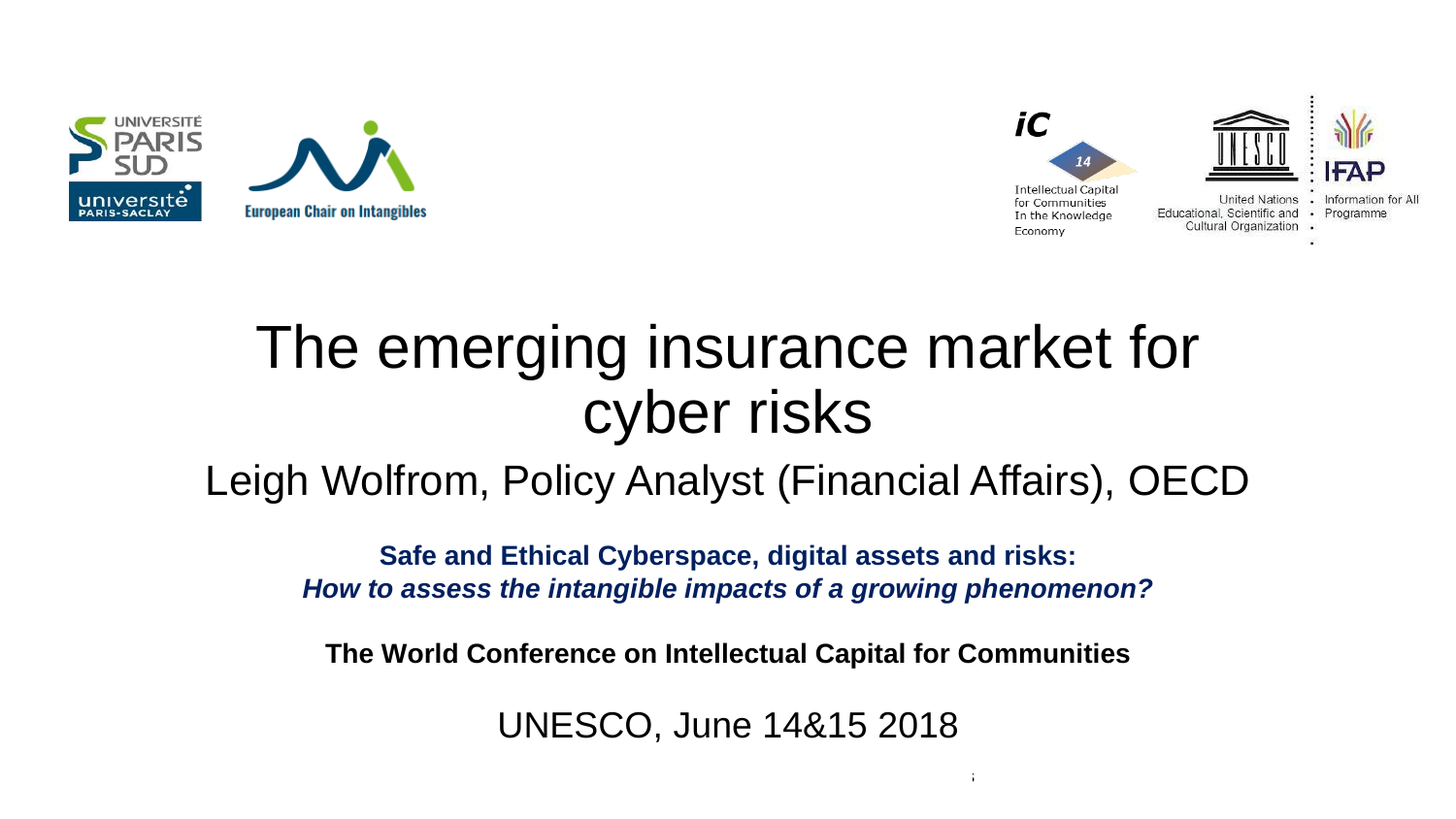

Economy

### **OECD work on cyber insurance**

In May 2017, the OECD delivered a report to the G7 Finance Ministers and Central Bank Governors, providing an overview of the market for cyber insurance and identifying potential policy measures to SUPPORTING AN EFFECTIVE address some of the main challenges to its development. In November 2017, the OECD published a more comprehensive report, examining: (i) the type and magnitude of losses incurred from cyber incidents; (ii) the insurance coverage **Enhancing the Role** of Insurance in Cyber Risk available for cyber-related losses; (iii) challenges to the development of the cyber **Management** insurance market; and (iv) initiatives aimed at addressing those challenges In February 2018, the OECD organised a conference in Paris to discuss the **Unleashing the Potential of** challenges to the market's development and the main steps needed to the Cyber Insurance Market **OB** DECD address those challenges. **CONFERENCE OUTCOMES** 22-23 February 2018 aris France [http://www.oecd.org/daf/fin/insurance/enhancing](http://www.oecd.org/daf/fin/insurance/enhancing-the-role-of-insurance-in-cyber-risk-management.htm)the-role-of-insurance-in-cyber-risk-management.htm**ON OECD O**>OECD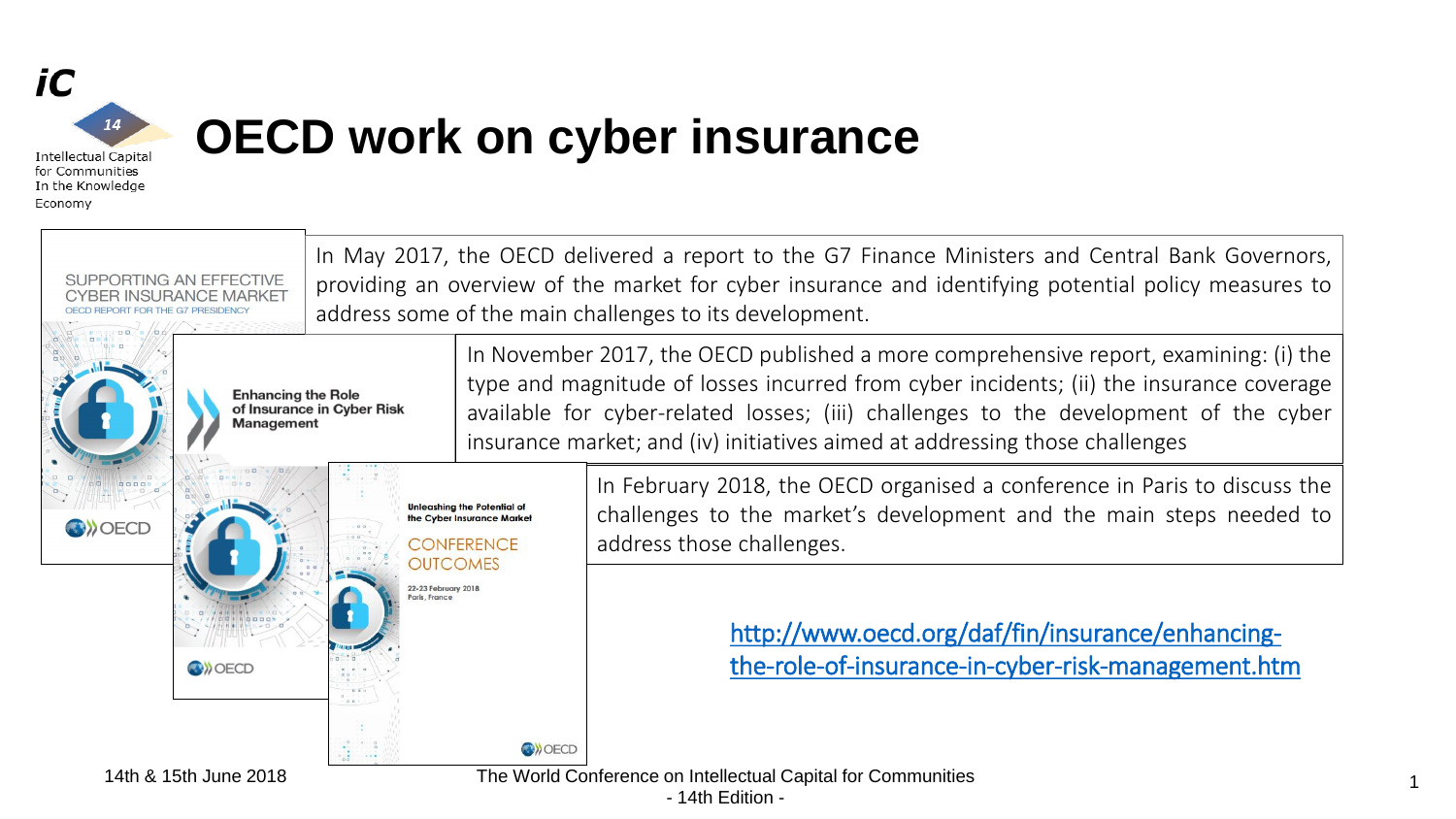### **Cyber insurance provides coverage for many common cyber incidents** 14

**Intellectual Capital** for Communities In the Knowledge Economy

iC

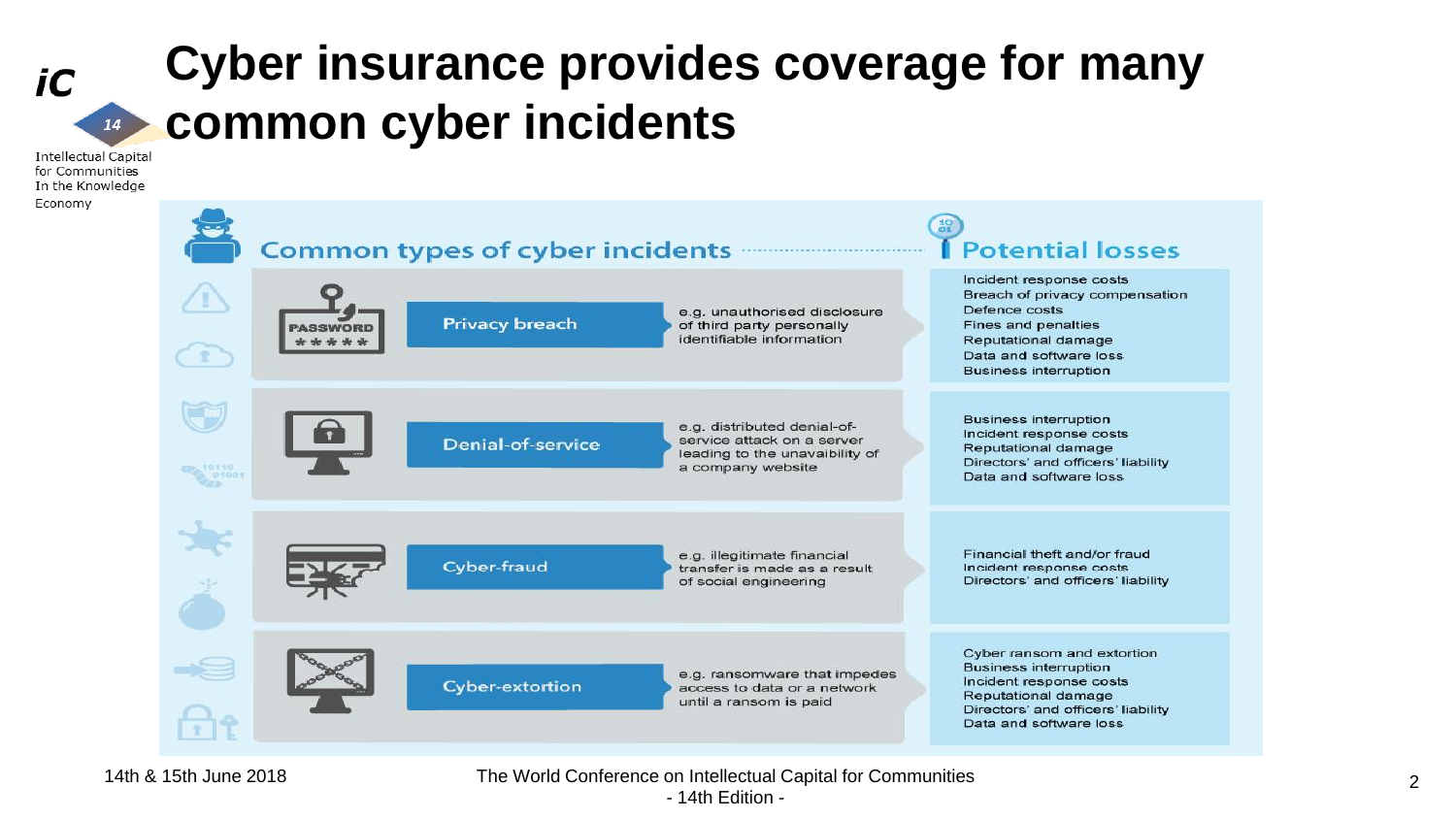### **Cyber insurance product is a carve-out of coverage from many types of traditional policies** 14

**Intellectual Capital** for Communities In the Knowledge Economy

iC

| <b>Property</b>                                                                             | <b>Terrorism</b> |                                                                                                                                                   |                                    |                         |                                                 | <b>General liability</b>       |
|---------------------------------------------------------------------------------------------|------------------|---------------------------------------------------------------------------------------------------------------------------------------------------|------------------------------------|-------------------------|-------------------------------------------------|--------------------------------|
| Cyber-terrorism<br>Physical asset damage<br>Data & software loss                            |                  | Breach of privacy compensation<br>Communication and media liability<br>Fines and penalties<br>Incident response costs<br>Network security failure |                                    |                         |                                                 |                                |
| <b>Business interruption</b><br>Confingent business<br>interruption                         |                  | Cyber                                                                                                                                             | Tech E&O<br>Professional indemnity |                         | Professional<br>indemnity/errors<br>& omissions |                                |
| <b>Financial theft</b><br>and fraud<br><b>Crime/fidelity</b><br>Cyber ransom<br>& extortion |                  | Directors & officers                                                                                                                              |                                    | Directors &<br>officers |                                                 |                                |
| Kidnap & ransom                                                                             |                  | Bodily injury                                                                                                                                     |                                    |                         |                                                 | <b>Workers</b><br>compensation |

*Source*: OECD based on JLT Re (2017)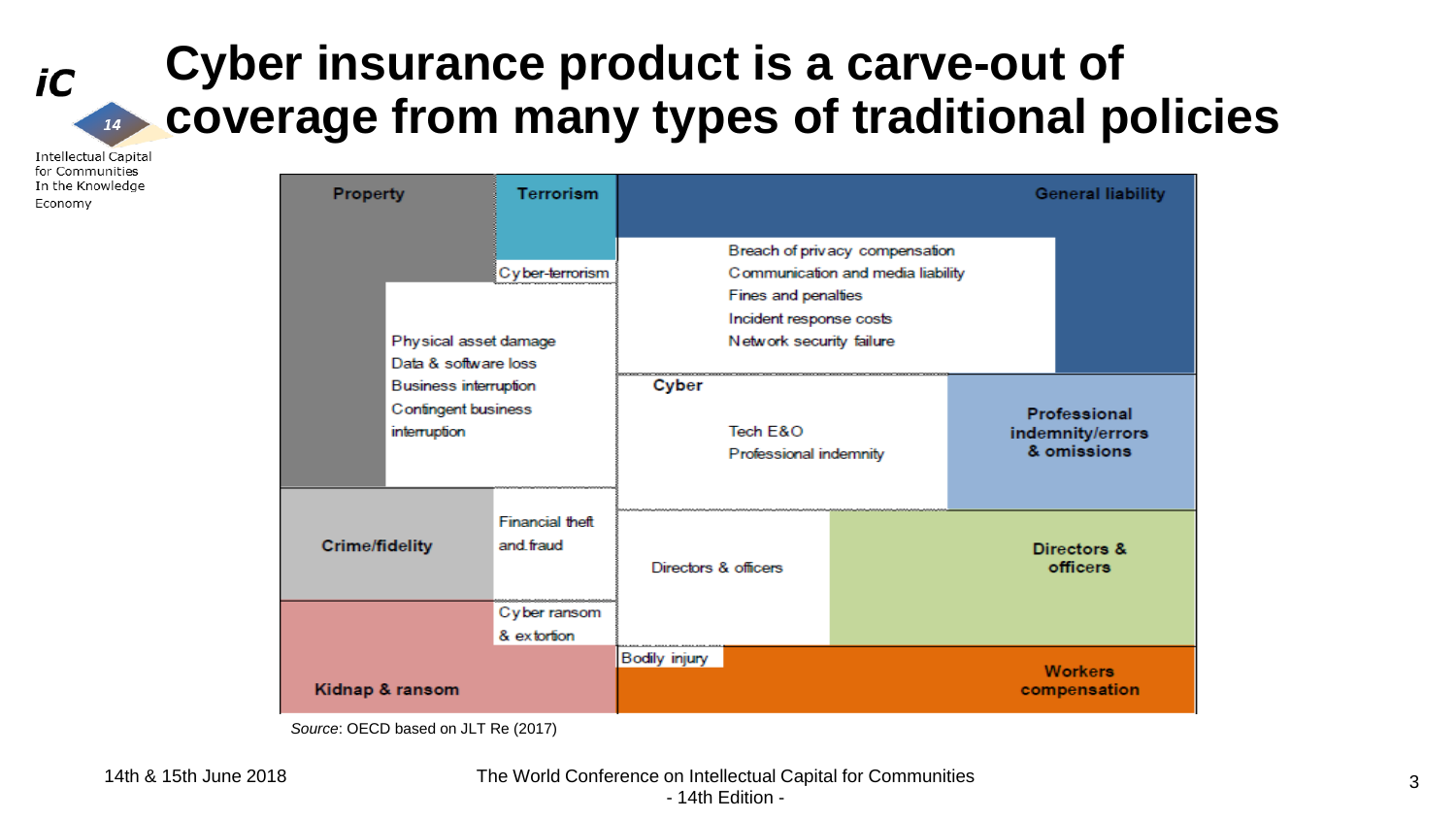

*Source:* The premium data for Europe and the United States for 2012 to 2015 is from Advisen, reported in Eling and Wirfs, 2016. The 2016 figure for the United States is the mid-point of estimates by PwC, 2015; Betterley, 2015; Marsh, 2016b. The 2016 figure for Europe is the mid-point for estimates by Thomas and Finkle, 2014; Marsh, 2016b. The projections for the global market are from PwC, 2015 (US, 2018); Insurance Information Institute, 2015 (Europe, 2018); the mid-point of Allianz, Advisen, PwC and ABI as reported in Swiss Re, 2017 (global, 2020) and Allianz as reported in Swiss Re, 2017 (global, 2025). Other years were calculated based on the compound annual growth rate between two projections.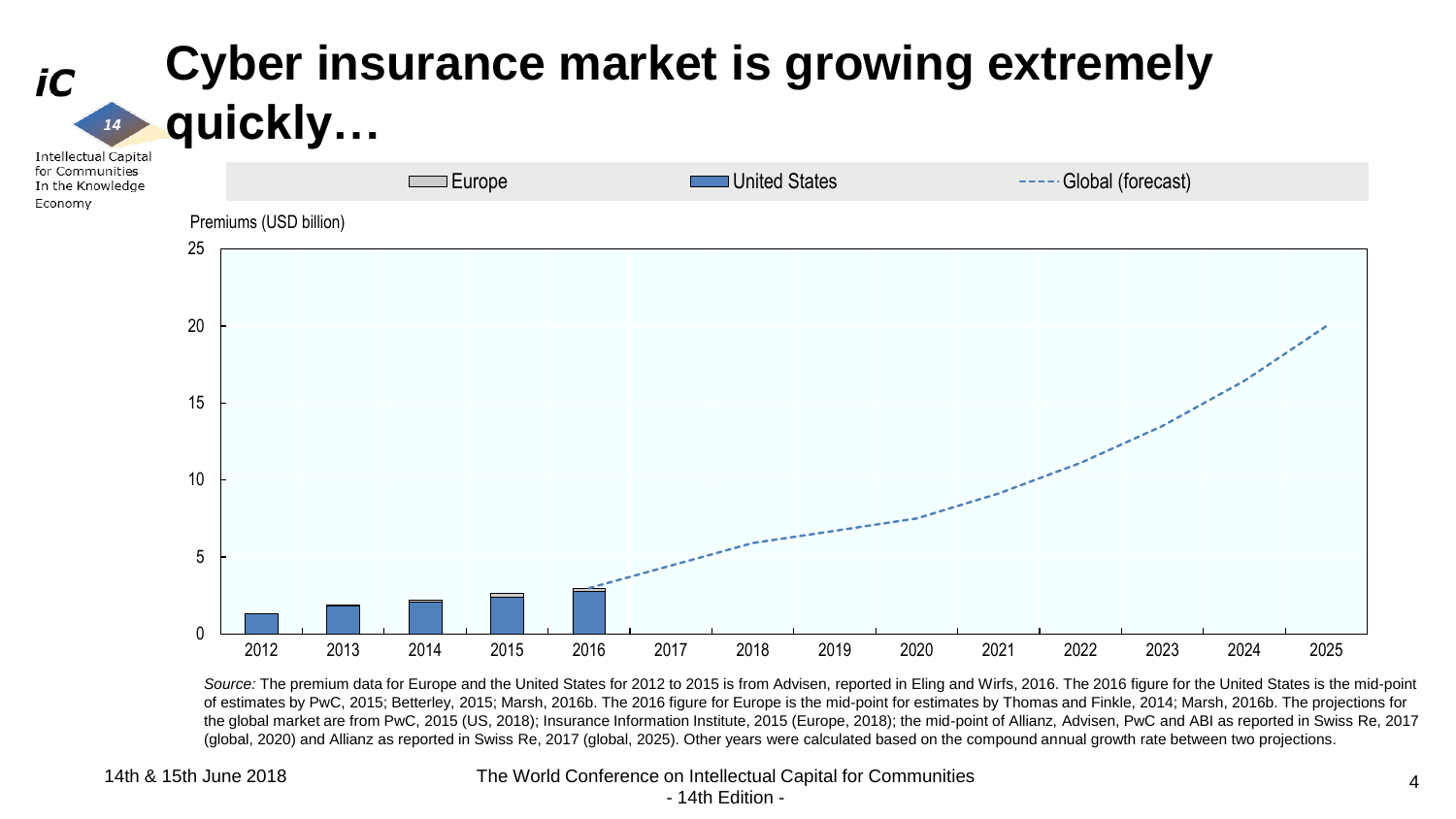## **…although remains extremely small relative to u** other non-life lines of business...

**Intellectual Capital** for Communities In the Knowledge Economy

iC

**Property (USD 277 bn) General Liability (USD 171 bn) Other non-life (USD 212 bn)**

*Source*: OECD Insurance Statistics

**Cyber** 

**(USD** 

**2.5 bn)**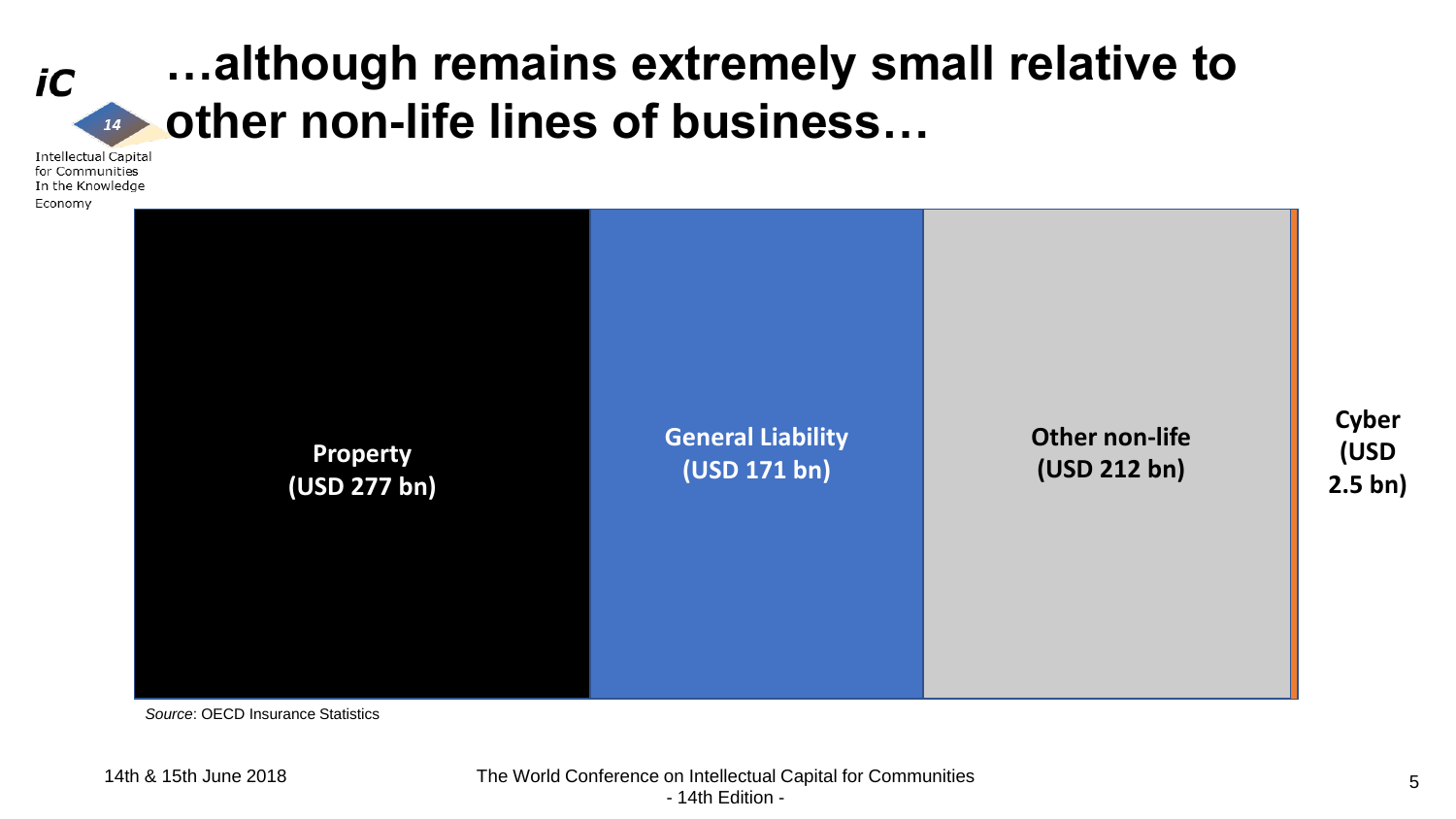#### **…with relatively low levels of take-up (compared to other commercial lines)**  $14$

**Intellectual Capital** for Communities In the Knowledge Economy

iC



*Source*: Hiscox (2017). The question asked was: "Do you currently have cyber insurance"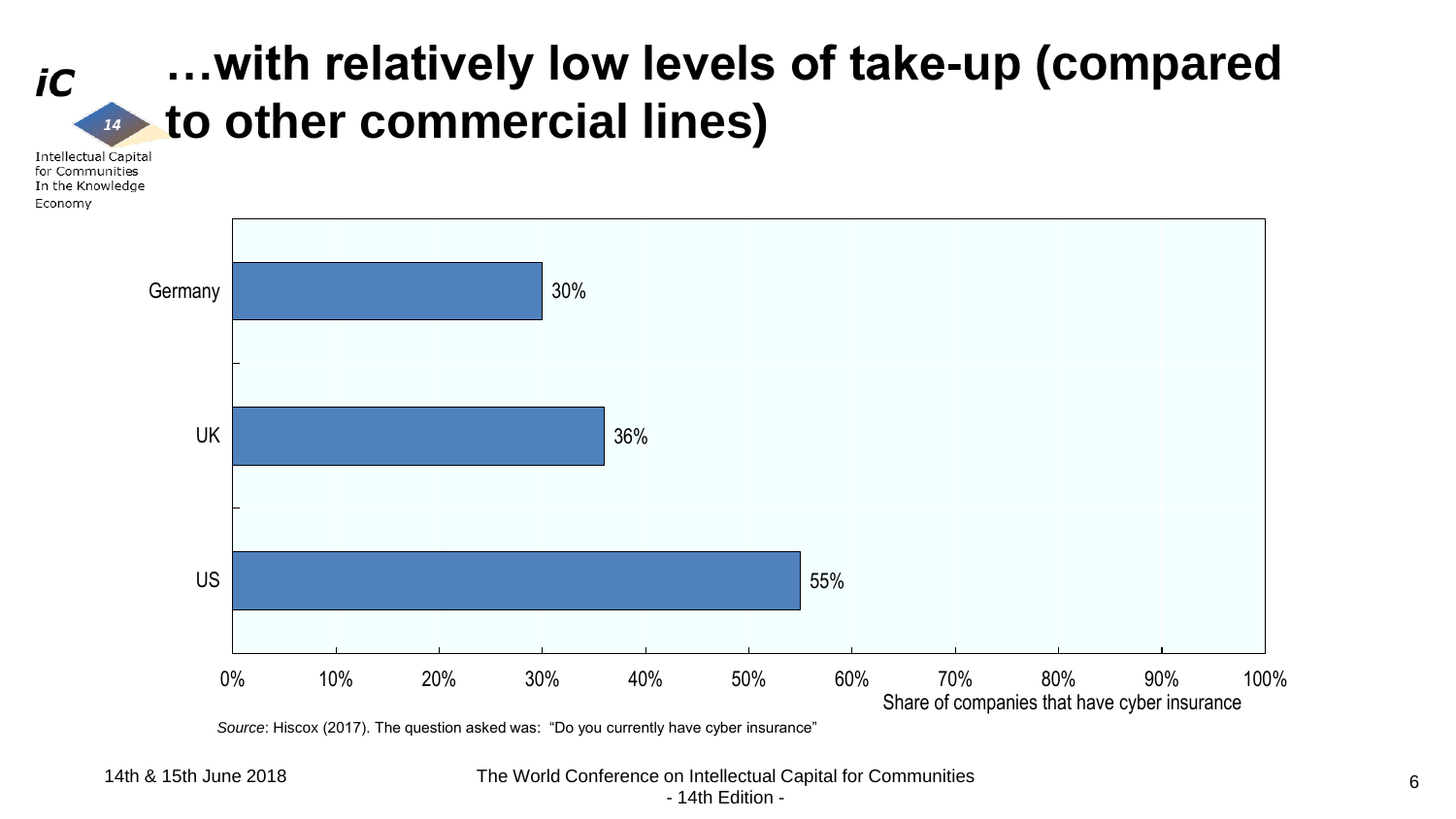

Losses

#### **While the nature of cyber risk is continuously evolving...**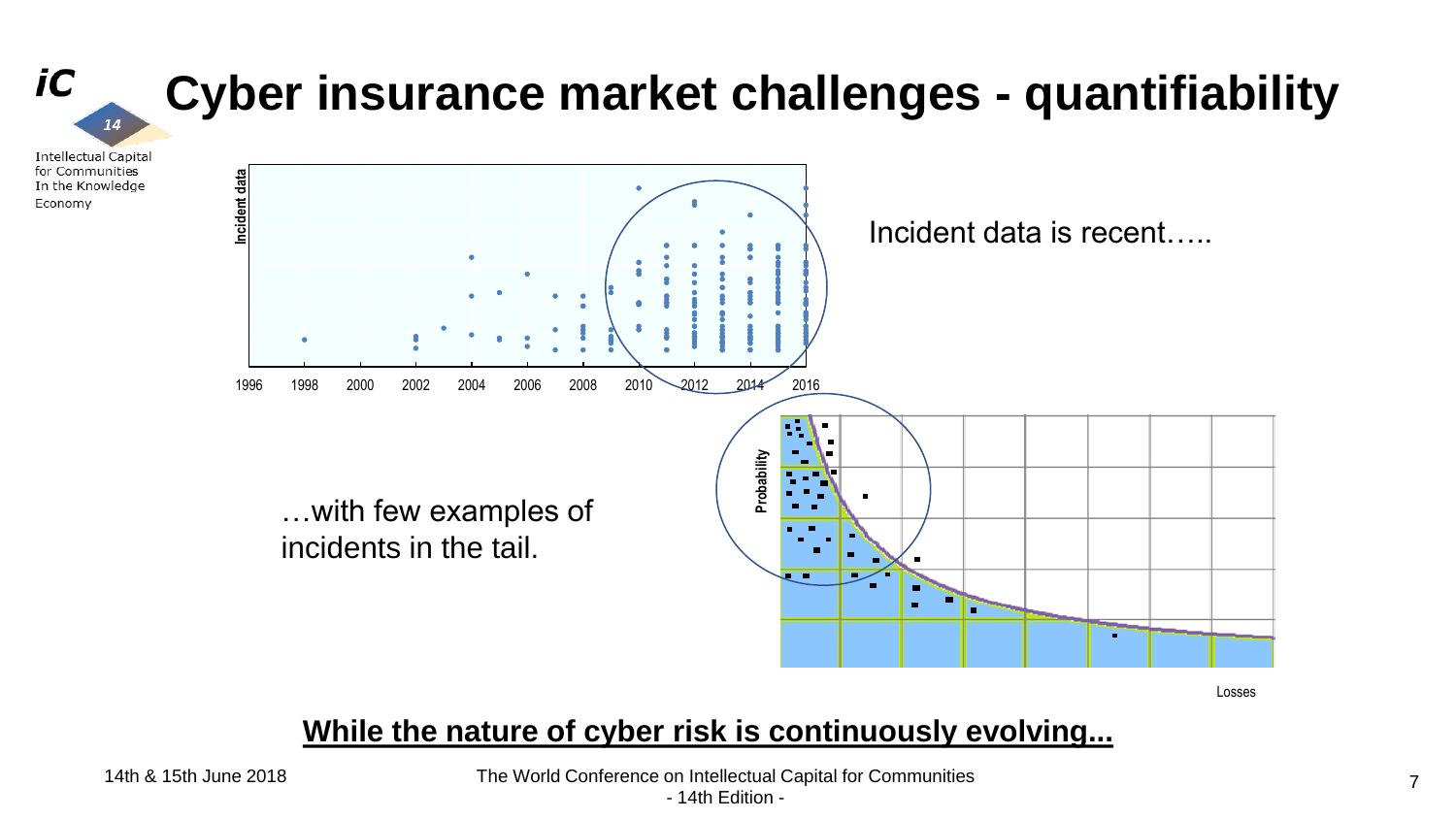

## **Cyber insurance market challenges accumulation risk**

**Intellectual Capital** for Communities In the Knowledge Economy







Source: PCMag (2016) Source: Cyber Defence Intelligence Consulting (2016)

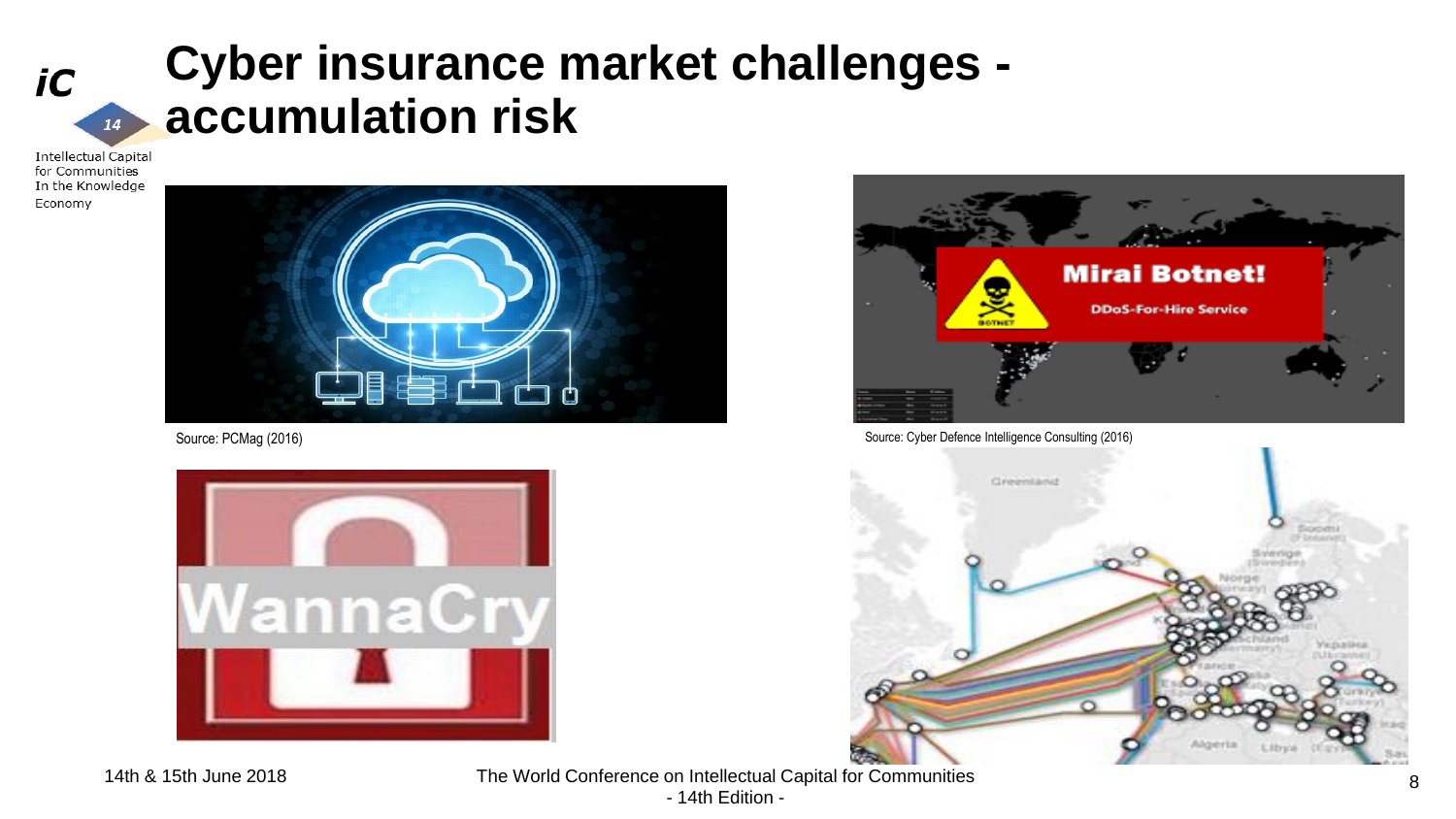#### **Cyber insurance market challenges – confusion about coverage (with gaps)**  $14$

**Intellectual Capital** for Communities In the Knowledge Economy

iC